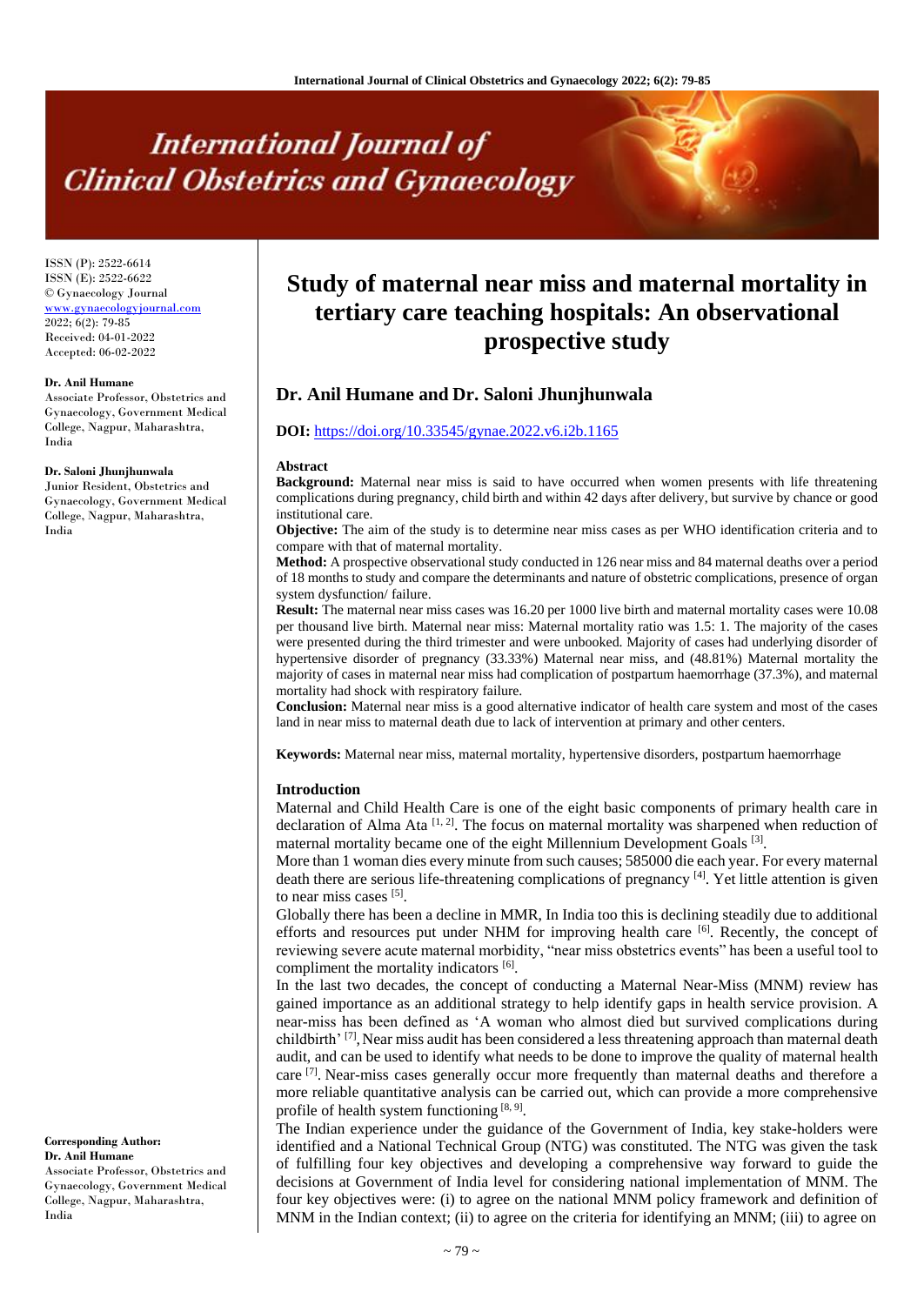the tools for recording and reporting an MNM case; and (iv) to pilot test, and make recommendations for the next steps, including potential scale up across the country [10].

This transition from studying death to studying maternal morbidity has followed a worldwide trend because the absolute number of deaths is relatively small as compared to number of cases of MNM which thus generate more information. Secondly, data on maternal morbidity are more accessible and reliable as the woman is herself a source of information. Thirdly, MNM has a greater acceptability among individuals and institutions since death did not occur. MNMs, therefore, provide useful information to health practitioners and policy makers about the strengths and weaknesses of the emergency obstetric care provided at a facility. Therefore, the present study was conducted to study maternal near miss and maternal mortality at tertiary care teaching hospitals.

# **Aims and Objectives**

- To determine near miss cases as per WHO identification criteria and calculate its frequency
- To compare ratio of near miss cases with that of maternal mortality.
- Comparison of demographic trends and pattern of MNM (maternal near miss) and MD (maternal death)
- Study maternal near miss indicators:
- 1. Maternal near miss
- 2. Maternal death
- 3. Live birth
- 4. Near miss rate
- 5. Mortality index
- 6. Maternal near miss morbidity index.

#### **Materials and Methods**

The study was conducted in the Department of Obstetrics and Gynaecology, GMC Nagpur, Maharashtra, central India which is a tertiary care centre, all cases of near miss as per newer WHO criteria and maternal deaths were included.

Sample size calculated in (126) for near miss and all maternal deaths in study period (84).

# **Study Design**

This is a prospective observational study which was conducted for period of 18 months between Jan 2020 till June 2021. Cases of severe obstetric morbidity were identified during daily morning meetings, where all the admissions in the last 24hours and serious inpatient cases were discussed. All the cases were followed up during their hospital stay till their discharge. WHO criteria 2009 is used to identify near miss cases from all the severe obstetric morbidity. For each case data was collected including gestational age at the time of sustaining near miss morbidity, nature of obstetric complications, presence of organ system dysfunction/ failure, ICU admission and timing of near- miss event with respect to admission. Information during the study period was obtained from labour room and ICU.

# **Inclusion Criteria**

All Maternal deaths and patients with the following features.

| <b>Cardiovascular dysfunction</b>         | Shock Lactate $>5$                                                                                                                                                 | Ph<7.1 Use of continuous vasoactive drugs<br><b>Cardiac arrest Cardio Pulmonary resuscitation</b> |
|-------------------------------------------|--------------------------------------------------------------------------------------------------------------------------------------------------------------------|---------------------------------------------------------------------------------------------------|
| Respiratory dysfunction                   | <b>Acute Cyanosis</b><br>Respiratory rate >40 or < 6/min<br>Oxygen saturation $< 90\%$                                                                             | Gasping<br>$PaO2$ / $FiO2 < 20$ mmg<br>Intubation and ventilation not related to<br>anaesthesia   |
| Renal dysfunction                         | Oliguria non responsive to fluids or diuretics                                                                                                                     | Creatinine $>$ 300mmol/l or 3.5 mg/dl<br>Dialysis of acute renal failure                          |
| Coagulation/haematological<br>dysfunction | Clotting failure<br>Transfusion of $>$ _5 units of blood/red cells                                                                                                 | Acute thrombocytopenia<br>$(< 50000$ platelets)                                                   |
| Hepatic dysfunction                       | Jaundice in the presence of preeclampsia                                                                                                                           | Bilirubin $> 100$ mg / dl or 6mg/dl                                                               |
| Neurological dysfunction                  | Metabolic coma (loss of consciousness and the presence of<br>glucose and ketoacidosis in urine) Stroke Status epilepticus<br>/Uncontrollable fits/ total paralysis | Coma / loss of consciousness lasting 12 hour or<br>more.                                          |
| Urine dysfunction                         | Hysterectomy due to infection or haemorrhage                                                                                                                       |                                                                                                   |

# **Exclusion Criteria**

Women that developed those conditions unrelated to pregnancy or 42 days after termination of pregnancy were excluded. All covid positive cases were excluded.

# **Observations and Results**

This study was conducted for 18 months from January 2020 – June 2021 with total no of deliveries: 11981 and Total Live births: 7,776.

|  |  | Table 1: Magnitude of Maternal Near miss |  |  |  |  |
|--|--|------------------------------------------|--|--|--|--|
|--|--|------------------------------------------|--|--|--|--|

| Sr. No. | Magnitude                 | Frequency | Per 1000 live birth |
|---------|---------------------------|-----------|---------------------|
|         | <b>Maternal Near Miss</b> | 26        | 16.20               |
|         | Maternal mortality        | 84        | 10.08               |
|         | MNM: MM ratio             | l.5:1     |                     |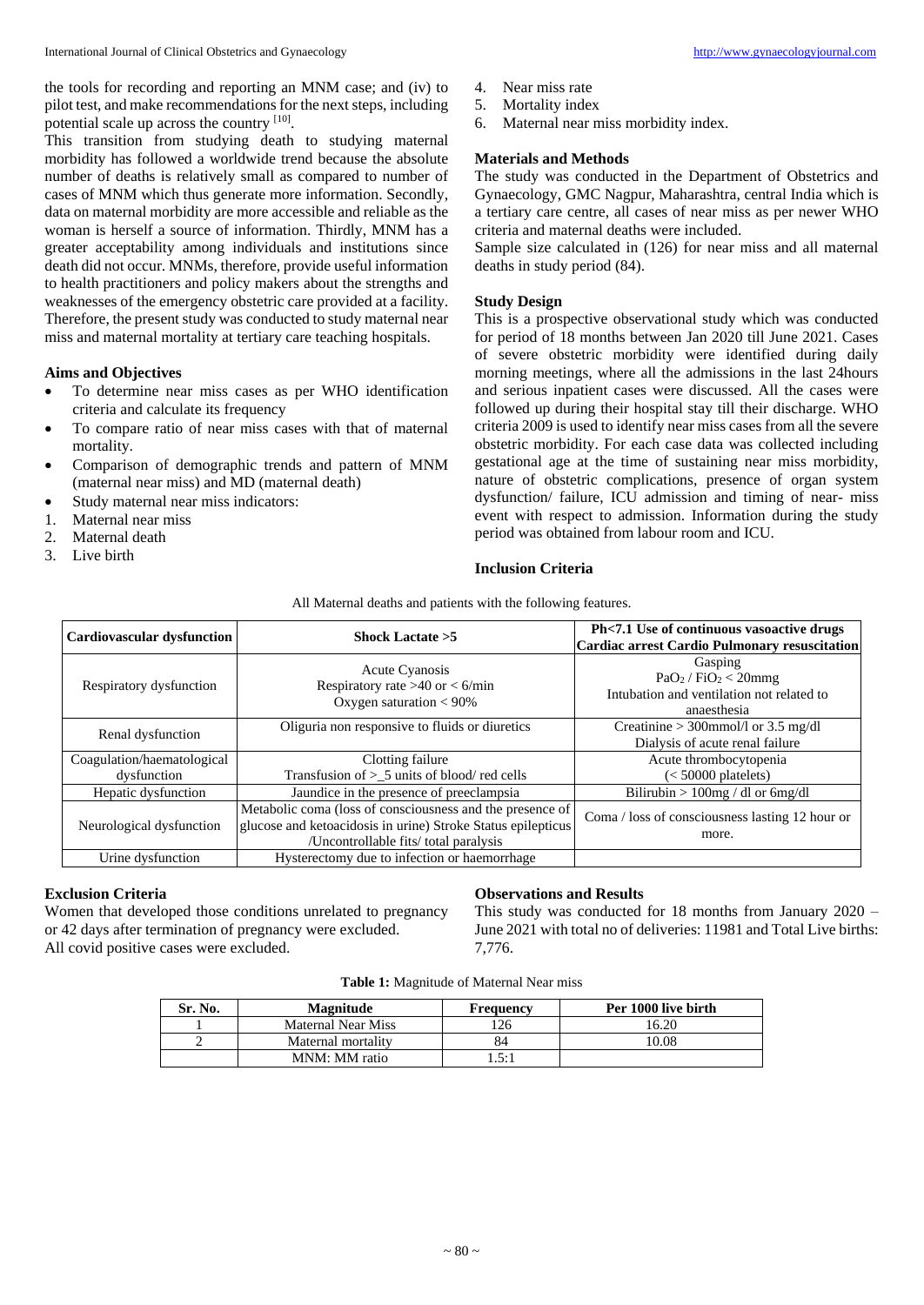

**Fig 1:** Magnitude of Maternal Near miss

The age distribution among cases shows that majority of cases in MNM were in age group 21-25 years (40.38%) followed by 26- 30 years (34.13%). The MMR cases show majority of cases in age group 26-30 years (34.52%) and 21-25 years. (34.52%).

The majority of cases in MNM and MMR were below poverty line (BPL) i.e. 73.81% and 80.95% respectively.

The majority of cases in MNM and MMR had not booked ANC registration in GMC Nagpur i.e. 87.30% (MNM) and 96.43% (MMR) respectively.

The majority of cases in MNM and MMR had referral from District hospital i.e 29.37% and 29.76% respectively. RH was 2nd most common referral institute in MNM (18.25%) and MMR (19.05%) cases.

| Table 2: Gestational age among MMR and MNM cases: |  |  |
|---------------------------------------------------|--|--|
|                                                   |  |  |

|                                | <b>MNM</b> cases |               | <b>MMR</b> cases |               |
|--------------------------------|------------------|---------------|------------------|---------------|
| <b>Gestational age</b>         | <b>Frequency</b> | $\frac{6}{9}$ | <b>Frequency</b> | $\frac{0}{0}$ |
| $1st$ trimester (1-12 wks)     | 02               | 1.59          | oο               | 0.00          |
| $2nd$ trimester (13-27 wks)    | 03               | 2.38          | 14               | 16.67         |
| $3rd$ trimester (28-pregnancy) | 93               | 73.81         | 44               | 52.38         |
| Puerperium (till 42 days)      | 28               | 22.22         | 26               | 30.95         |
| Total                          | 126              | 100           |                  |               |

The majority of cases in MNM and MMR were presented during third trimester i.e. 73.81% and 52.38% respectively, while in puerperium 22.22% and 30.95% cases presented in MNM and MMR respectively.

| <b>Referral</b>  | <b>MNM</b> cases |               | <b>MMR</b> cases |               |  |
|------------------|------------------|---------------|------------------|---------------|--|
|                  | <b>Frequency</b> | $\frac{0}{0}$ | <b>Frequency</b> | $\frac{6}{9}$ |  |
| Severe illness   |                  | 33.33         |                  | 52.38         |  |
| With disorder    | 80               | 63.49         |                  | 44.05         |  |
| Without disorder | 04               | 3.17          |                  | 3.57          |  |
| Total            |                  |               |                  |               |  |

**Table 3:** Referral at the time of admission among MMR and MNM cases

The majority of cases in MNM had referral with disorder i.e. 63.49% while in MMR cases severe illness (52.38%) was major

reason for referral.

|                                     | <b>MNM</b> cases |               | <b>MMR</b> cases |               |
|-------------------------------------|------------------|---------------|------------------|---------------|
| <b>Underlying disorder</b>          | <b>Frequency</b> | $\frac{0}{0}$ | <b>Frequency</b> | $\frac{0}{0}$ |
| <b>APH</b>                          | 14               | 11.11         | 03               | 3.57          |
| Anemia                              | 26               | 20.63         | 17               | 20.24         |
| Hypertensive disorders of pregnancy | 42               | 33.33         | 41               | 48.81         |
| <b>Acute Pancreatitis</b>           | 01               | 0.79          | $00\,$           | 0.00          |
| <b>RHD</b>                          | 03               | 2.38          | 03               | 3.57          |
| Thrombocytopenia                    | 01               | 0.79          | 02               | 2.38          |
| Asthma                              | 02               | 1.59          | 02               | 2.38          |
| <b>GDM</b>                          | 01               | 0.79          | 02               | 2.38          |
| Jaundice                            | 07               | 5.56          | 05               | 5.95          |
| Pancytopenia                        | 02               | 1.59          | 01               | 1.19          |
| Cerebral malaria                    | 01               | 0.79          | 01               | 1.19          |
| <b>Bronchopneumonia</b>             | 01               | 0.79          | 02               | 2.38          |

**Table 4:** Underlying disorder among MMR and MNM cases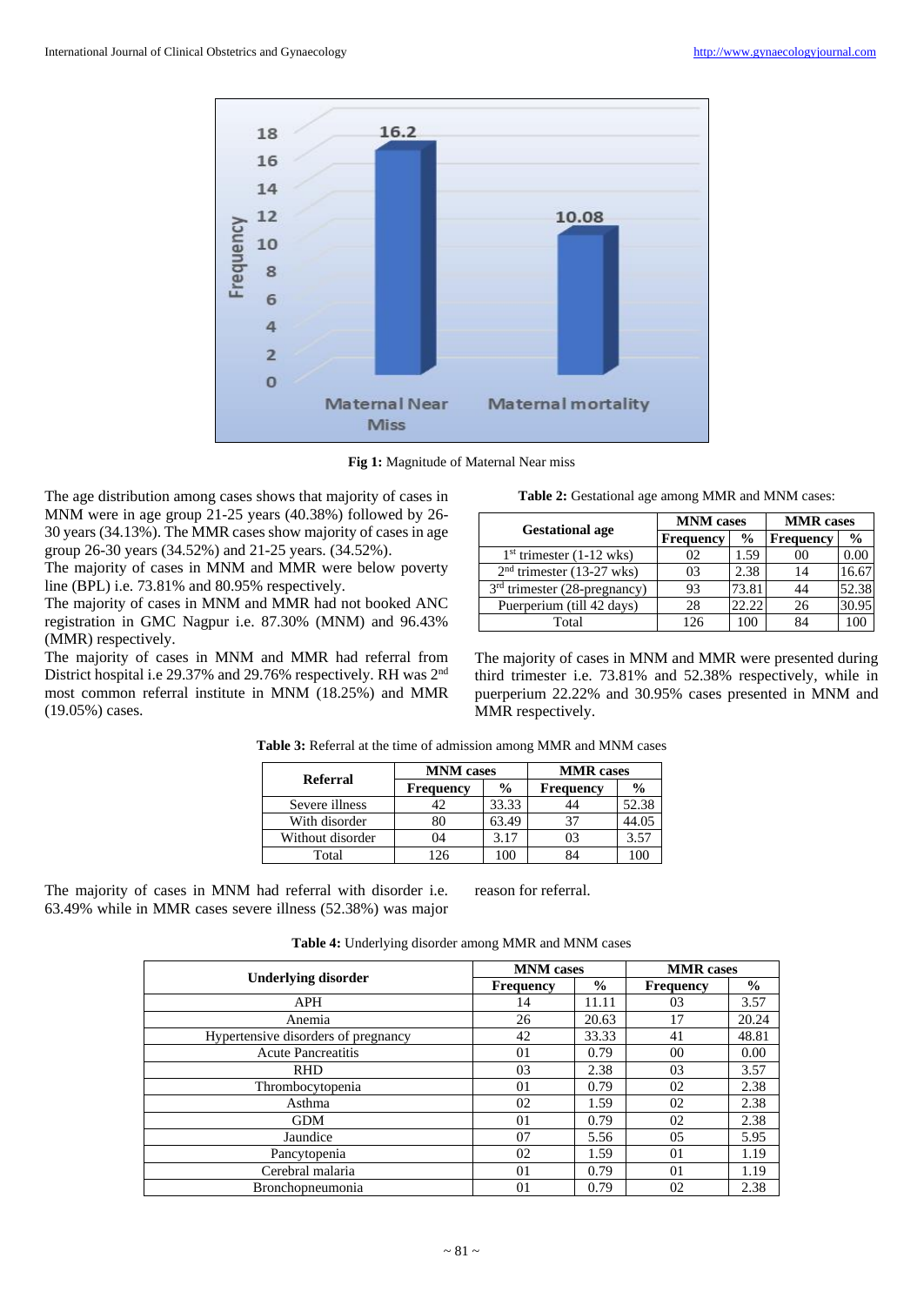The majority of cases in MNM and MMR had underlying disorder of hypertensive disorder of pregnancy i.e. 33.33% and 48.81% respectively. Anemia was 2nd most common underlying disorder in MNM (20.63%) and MMR (20.24%) cases. APH was observed in 11.11% cases in MNM and 3.57 cases of MMR respectively.



**Fig 2:** Mode of delivery among MMR and MNM cases

The majority of cases in MNM and MMR delivered by LSCS i.e. 73.02% and 46.43% respectively.

Out of the 30 undelivered MMR cases 18 of them were <28wks of gestation and 6 patients from >28wks gestation were IUD.

|                                | $MNM$ cases (n=126) |               | MMR cases $(n=84)$ |               |  |
|--------------------------------|---------------------|---------------|--------------------|---------------|--|
| <b>Complications</b>           | Frequency           | $\frac{0}{0}$ | <b>Frequency</b>   | $\frac{0}{0}$ |  |
| PPH                            | 47                  | 37.30         | 09                 | 10.71         |  |
| Eclampsia                      | 31                  | 24.60         | 16                 | 19.05         |  |
| Hypovolumic Shock              | 24                  | 19.05         | 32                 | 38.10         |  |
| <b>Uterine Rupture</b>         | 09                  | 7.14          | 04                 | 4.76          |  |
| Pulmonary edema                | 23                  | 18.25         | 11                 | 13.10         |  |
| Respiratory failure            | 14                  | 11.11         | 28                 | 33.33         |  |
| AKI                            | 06                  | 4.76          | 09                 | 10.71         |  |
| <b>LVF</b>                     | 04                  | 3.17          | 03                 | 3.57          |  |
| <b>ARDS</b>                    | 06                  | 4.76          | 03                 | 3.57          |  |
| Pulmonary embolism             | 02                  | 1.59          | 04                 | 4.76          |  |
| Sepsis                         | 13                  | 10.32         | 10                 | 11.90         |  |
| Liver Cirrhosis                | 01                  | 0.79          | 00                 | 0.00          |  |
| Acute pancreatitis             | 02                  | 1.59          | 00                 | 0.00          |  |
| Acute fatty liver of pregnancy | 02                  | 1.59          | $00\,$             | 0.00          |  |
| Peripartum Cardiomyopathy      | 01                  | 0.79          | 0 <sup>0</sup>     | 0.00          |  |
| Placenta accreta               | 01                  | 0.79          | 00                 | 0.00          |  |
| <b>MODS</b>                    | 04                  | 3.17          | 21                 | 25.00         |  |
| Anaphylactic shock             | 01                  | 0.79          | 00                 | 0.00          |  |
| <b>HELLP</b>                   | 02                  | 1.59          | 03                 | 3.57          |  |

The majority of cases in MNM had complication of PPH (37.30%) followed by eclampsia (24.6%), shock (19.05%).

In MMR cases major complication was shock (38.1%) followed by respiratory failure (33.33%), MODS (25%) and eclampsia (19.05%).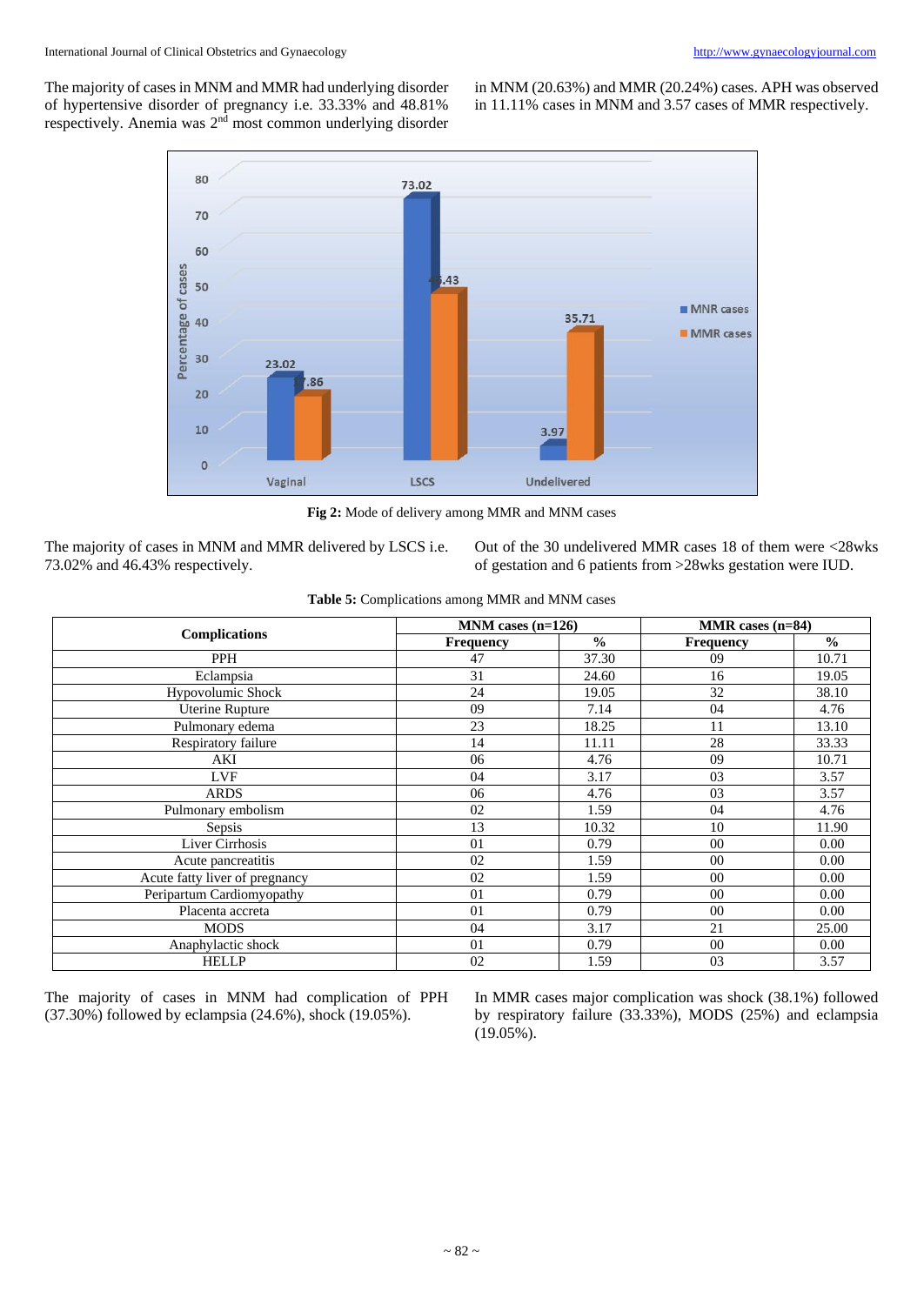

**Fig 3:** Type of delay among MMR and MNM cases:

The type of delay shows that, the majority of cases in MNM and MMR had type 1 delay i.e. 58.73% and 66.67% respectively.

The dialysis was done in 21.43% and 20.24% cases of MNM and MMR respectively.

**Table 6:** Initial stabilizing interventions among MMR and MNM cases

|                      | MNM cases*                        |       | <b>MMR</b> cases |               |  |  |  |  |
|----------------------|-----------------------------------|-------|------------------|---------------|--|--|--|--|
|                      | $\frac{6}{9}$<br><b>Frequency</b> |       | Frequency        | $\frac{0}{0}$ |  |  |  |  |
| <b>ICU Stay</b>      |                                   |       |                  |               |  |  |  |  |
| Yes                  | 109                               | 86.51 | 83               | 98.81         |  |  |  |  |
| No                   | 17                                | 13.49 | 01               | 1.19          |  |  |  |  |
| Total                | 126                               | 100   | 84               | 100           |  |  |  |  |
|                      | <b>Blood transfusion</b>          |       |                  |               |  |  |  |  |
| Yes $(<6$ units)     | 04                                | 3.17  | 02               | 2.38          |  |  |  |  |
| Yes $(>6$ Units)     | 81                                | 64.29 | 34               | 40.48         |  |  |  |  |
| No                   | 41                                | 32.54 | 48               | 57.14         |  |  |  |  |
| Total                | 126                               | 100   | 84               | 100           |  |  |  |  |
|                      | <b>Vasopressor used</b>           |       |                  |               |  |  |  |  |
| Yes                  | 75                                | 59.52 | 59               | 70.24         |  |  |  |  |
| N <sub>0</sub>       | 51                                | 40.48 | 25               | 29.76         |  |  |  |  |
| Total                | 126                               | 100   | 84               | 100           |  |  |  |  |
|                      | <b>Intubation done</b>            |       |                  |               |  |  |  |  |
| Yes                  | 76                                | 60.32 | 54               | 64.29         |  |  |  |  |
| No                   | 50                                | 39.68 | 30               | 35.71         |  |  |  |  |
| Total                | 126                               | 100   | 84               | 100           |  |  |  |  |
| <b>Dialysis done</b> |                                   |       |                  |               |  |  |  |  |
| Yes                  | 27                                | 21.43 | 17               | 20.24         |  |  |  |  |
| No                   | 99                                | 78.57 | 67               | 79.76         |  |  |  |  |
| Total                | 126                               | 100   | 84               | 100           |  |  |  |  |

The majority of cases in MNM and MMR had ICU stay i.e. 86.51% and 98.81% respectively.

**\*** Massive transfusion protocol was followed in 2 MNM and 2 MMR cases i.e transfusion of  $>4$  units of PRCs in 1 hr when on going need is foreseeable.

The blood transfusion >6 units was done in majority of MNM cases (64.29%) while no blood transfusion was seen in majority of MMR cases. (57.14%).

The vasopressor was used in majority of MNM and MMR cases i.e. 59.92% and 70.24% respectively.

The intubation was done in majority of MNM and MMR cases i.e. 60.32% and 64.29% respectively.

**Table 7:** Obstetric Interventions done among MMR and MNM cases:

|                           | MNM cases* $(n=126)$ MMR cases $(n=84)$ |               |                  |               |  |  |
|---------------------------|-----------------------------------------|---------------|------------------|---------------|--|--|
| <b>Interventions done</b> | <b>Frequency</b>                        | $\frac{6}{6}$ | <b>Frequency</b> | $\frac{0}{0}$ |  |  |
| <b>B</b> lynch sutures    | 09                                      | 7.14          | 02               | 2.38          |  |  |
| Hysterectomy              | 15                                      | 11.90         | 05               | 5.95          |  |  |
| Uterine Balloon tamponade | 16                                      | 12.70         | 0 <sub>1</sub>   | 1.19          |  |  |
| Laparotomy                | 05                                      | 3.97          | 0 <sup>0</sup>   | 0.00          |  |  |
| Bladder repair            | 02                                      | 1.59          | 01               | 1.19          |  |  |
| Uterine repair            | 02                                      | 1.59          | 0 <sup>0</sup>   | 0.00          |  |  |
| Internal Iliac ligation   | 02                                      | 1.59          | $\Omega$         | 1.19          |  |  |
| Antishock garment         |                                         | 0.79          | ററ               |               |  |  |

The hysterectomy was major intervention done in 11.90% and 5.95% cases of MNM and MMR respectively.

Uterine Balloon tamponade was done in 12.7% and only 1% cases of MNM and MMR respectively.

The major outside intervention done in MNM cases was blood transfusion (18.25%) followed by Inj. MgSO4 (15.08%)

In MMR cases major outside intervention done was intubation (11.90%) followed by blood transfusion (10.71%)

No interventions was done in 61.11% and 59.52% MNM and MMR cases respectively.

# **Discussion**

The quality of care is recognized as a crucial aspect in WHO global strategies for ending preventable maternal mortality. In WHO's vision, the quality of care is defined as "the extent to which health care services provided to individuals and patient populations improve desired health outcomes".

In the present study, the maternal near miss cases was 16.20 per 1000 live birth. Maternal mortality cases was 10.08 per thousand liver birth. MNM: MM ratio was 1.5:1.

Similar findings were seen in studies done by Khushpreet Kaur *et*   $al.$  [14] and R P Reena *et al.* [16] where MNM was 29.1 and 9.27 per 1000 live birth.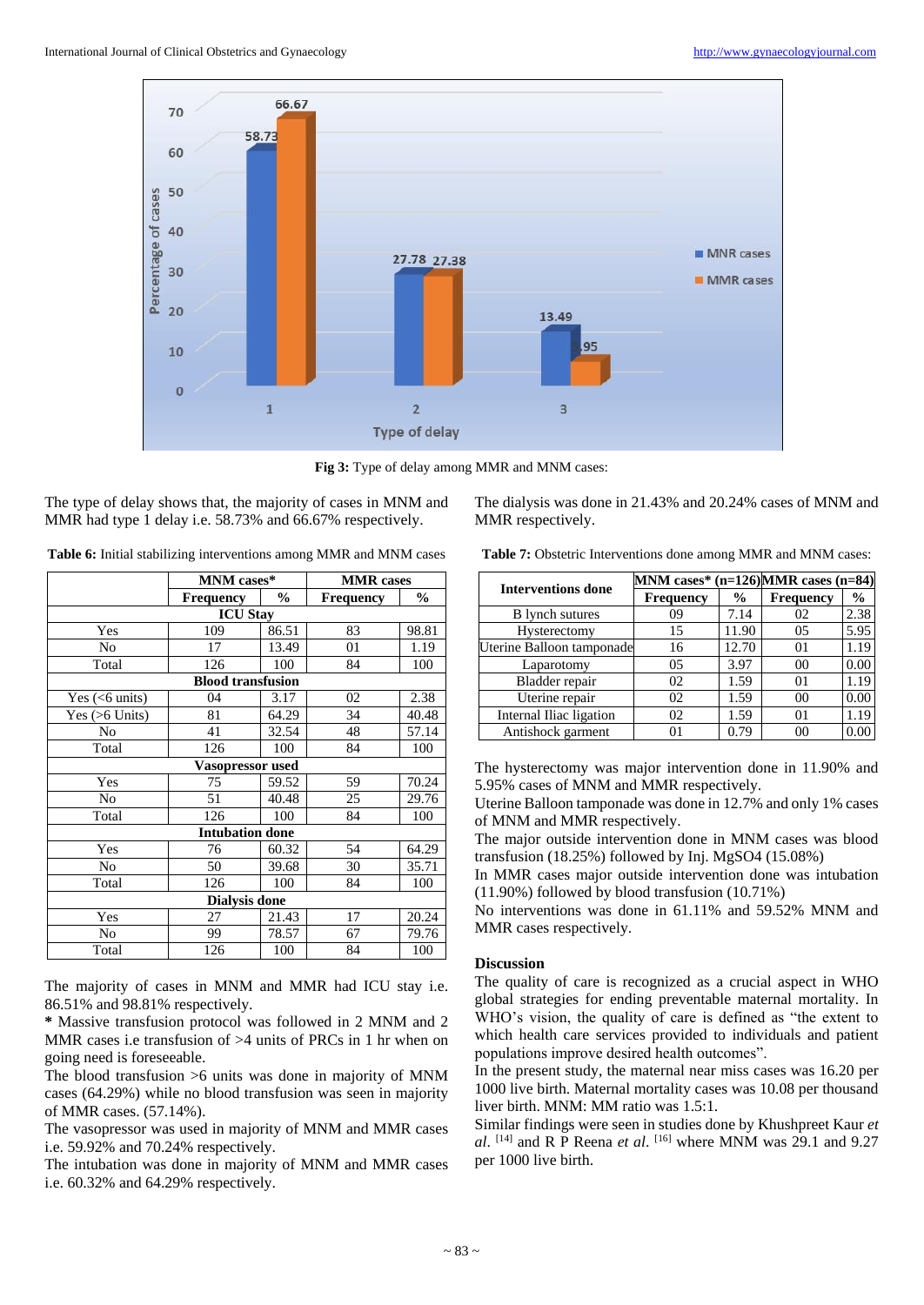| <b>Table 8:</b> Comparison of MNM and MMR in present and other studies |  |  |  |
|------------------------------------------------------------------------|--|--|--|
|------------------------------------------------------------------------|--|--|--|

| Study                                                | <b>Setting</b> | <b>birth</b> | MNM per 1000 live   Maternal Mortality per<br>1000 live birth | <b>MNM:MM</b> ratio |
|------------------------------------------------------|----------------|--------------|---------------------------------------------------------------|---------------------|
| Khushpreet Kaur <i>et al.</i> (2018) <sup>[14]</sup> | Patiala        | 29.1         | 14.9                                                          | 1.5:1               |
| R P Reena <i>et al.</i> (2018) <sup>[16]</sup>       | Kerela         | 9.27         |                                                               | 6.18:1              |
| Present study (2021)                                 | Nagpur         | 16.20        | 10.08                                                         | 5.1                 |

The majority of cases in MNM and MMR were presented during third trimester i.e. 73.81% and 52.38% respectively, while in puerperium 22.22% and 30.95% cases presented in MNM and MMR respectively.

Khushpreet Kaur et al.<sup>[14]</sup> conducted audit of maternal near miss and maternal death at tertiary care hospital observed majority of the women develop life threatening conditions in third trimester (>28 weeks gestational age) leading to 64.6% of MNM and 64.5% of MD cases. This finding was in accordance to present study. Fehmida Shaheen *et al.* <sup>[17]</sup> observed majority of cases were in third trimester ie. 66.66% and 57.14% in MNM and Maternal deaths respectively.

The majority of cases in MNM and MMR had ANC care i.e. 76.19% and 71.43% respectively. The majority of cases in MNM and MMR had not booked ANC registration i.e. 87.30% and 96.43% respectively.

Sanju Kumari et al. [15] in a study on the incidence and cause of MNM cases and Maternal deaths in a tertiary care hospital observed unbooked cases as 91.2% and 93.95 in MNM and MD cases respectively. This was in accordance to present study.

The majority of cases in MNM and MMR had underlying disorder of hypertensive disorder of pregnancy i.e. 33.33% and 48.81% respectively. Anemia was 2nd most common underlying disorder in MNM (20.63%) and MMR (20.24%) cases. APH was observed

#### in 11.11% cases in MNM, and 3.57% in MM

Jyoti Ramesh Chandran *et al*. [13] in a study on Maternal near miss review from a tertiary care centre in South India observed hypertensive disorders comprised 46%, followed by haemorrhage 36%, sepsis 7% and other causes 10%. This finding was similar to present study.

These finding were similar to Anuradha *et al*. [18] {41% & 39%}; Gazala *et al.* <sup>[19]</sup> {44.3% & 34.4% }.

Like other studies hemorrhage and hypertensive disorders of pregnancy were the leading cause of MNM (45.7 and 24.2%, respectively) and maternal deaths (28.7 and 21.5%, respectively) in the setting too. Life-threatening obstetric hemorrhage was the commonest with a high prevalence ratio , but mortality index of this condition was low (19.7%) emphasizing a key role of timely management and blood transfusions in saving these women [11, 12]. Improving protocols and resources for combating PPH and focused strategies for managing APH and early pregnancy hemorrhage can further help in reducing morbidity due to this condition. Hypertensive disorder of pregnancy was the commonest cause of MNM and maternal death with a high mortality index. Early diagnosis of hypertension by proper antenatal care and timely management with Magnesium sulfate must be made universally available to prevent this condition [11].

|  | Table 9: Comparison of underlying disorder in present and other studies |  |  |
|--|-------------------------------------------------------------------------|--|--|
|  |                                                                         |  |  |

| <b>Study</b>                                        | <b>Setting</b> | Hypertensive disorder of pregnancy MNM Hypertensive disorder of pregnancy MM |                          |
|-----------------------------------------------------|----------------|------------------------------------------------------------------------------|--------------------------|
| Kumari S <i>et al.</i> <sup>[15]</sup> (2020)       | New Delhi      | 53.8%                                                                        | 31.2%                    |
| Jyoti Ramesh Chandran <sup>[13]</sup> et al. (2016) | Kozhikode      | 46%                                                                          | $\overline{\phantom{0}}$ |
| Anuradha <i>et al</i> (2017) <sup>[18]</sup>        | Visakhapatnam. | 41%                                                                          | 44.3%                    |
| Present study (2021)                                | Nagpur         | 33.33%                                                                       | 48.81%                   |

The majority of cases in MNM had complication of PPH (37.30%) followed by eclampsia (24.6%). In MMR cases major complication was shock (38.1%) followed by respiratory failure (33.33%), MODS (25%) and eclampsia (19.05%)

A detailed analysis of women in haemorrhage group reveals that most of the critically bleeding women were in the postpartum phase with PPH (39.3%). This observation is similar to other Indian studies by Roopa PS *et al*. [12] and an Australian study by Jayaratnam S *et al*. which have also observed PPH as the most common complication of MNM.

**Table 10:** Comparison of complications in present and other studies

| Study                                  | <b>Setting</b> | PPH in MNMPPH in MM |        |
|----------------------------------------|----------------|---------------------|--------|
| Kumari S et al. (2020) <sup>[15]</sup> | New Delhi      | 61.8%               | 38.9%  |
| Anuradha et al. <sup>[18]</sup>        | Visakhapatnam. | 41%                 |        |
| Present study (2021)                   | Nagpur         | 37.3%               | 19.05% |

This shows that most of the cases land in near miss to maternal death due to lack of intervention at primary and other centres. Low resource countries like India carry the highest burden of maternal mortality and morbidity. Despite an increase in institutional deliveries, most pregnant women do not receive any antenatal care and are at risk for obstetric complications. NMA aids maternal mortality audit in identification of factors

contributing to high maternal morbidity and mortality.

In the present study, the large magnitude of MNM cases may be attributed to improper management of obstetric emergencies at referring hospitals, poor referral practices, inefficient transport system, limited availability of blood products, and poor access/utilization of health care services.

Poor documentation could have interfered with case identification and data collection leading to a clinical bias. Prospective surveillance of severe maternal morbidity will permit epidemiological surveillance and aid in generating interventions to reduce unnecessary maternal deaths.

Maternal mortality is among the worst performing health indicators in resource-poor settings despite increased global attention for its reduction. For those deaths occurring in health facilities, it is crucial to understand the processes of obstetric care in order to address any identified weakness or failure within the system.

# **Conclusion**

The present study concluded that hypertensive disorder of pregnancy and anaemia were the most common underlying disorder during pregnancy. Hence, services at the grass route level helps in early identification, treatment and proper referral of complicated pregnancies should be made available.

PPH was the most common complication, hence proper